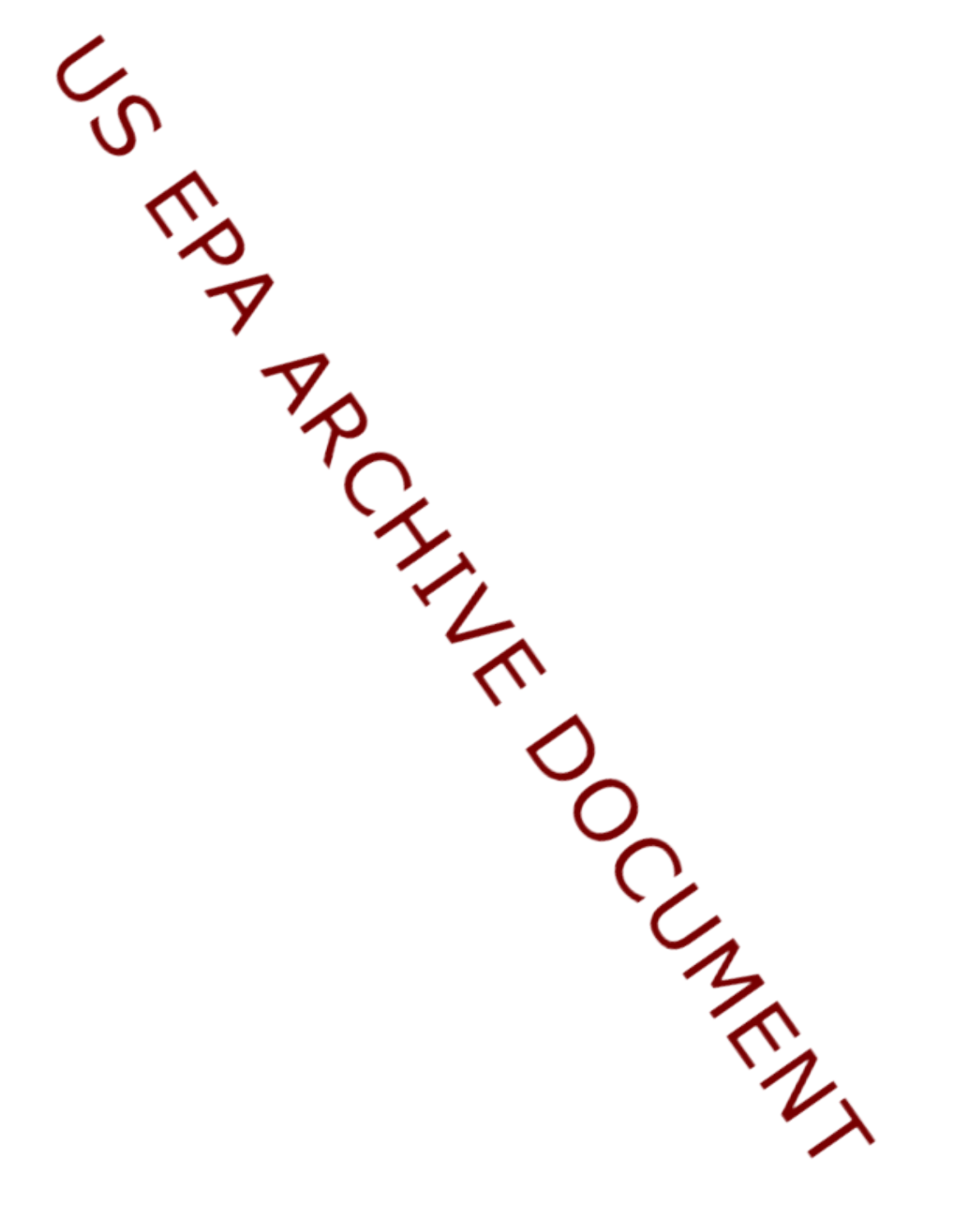# **Consumer Factsheet on: THALLIUM**

[List of Contaminants](http://www.epa.gov/safewater/hfacts.html) 

 As part of the Drinking Water and Health pages, this fact sheet is part of a larger publication: **National Primary Drinking Water Regulations** 

 States Environmental Protection Agency (EPA). This is a factsheet about a chemical that may be found in some public or private drinking water supplies. It may cause health problems if found in amounts greater than the health standard set by the United

#### **What is Thallium and how is it used?**

Thallium is a metal found in natural deposits as ores containing other elements. The greatest use of thallium is in specialized electronic research equipment.

# **Why is Thallium being regulated?**

 based solely on possible health risks and exposure, are called Maximum Contaminant Level Goals. In 1974, Congress passed the Safe Drinking Water Act. This law requires EPA to determine safe levels of chemicals in drinking water which do or may cause health problems. These non-enforceable levels,

 protection would not cause any of the potential health problems described below. The MCLG for thallium has been set at 0.5 parts per billion (ppb) because EPA believes this level of

 Based on this MCLG, EPA has set an enforceable standard called a Maximum Contaminant Level (MCL). MCLs are set as close to the MCLGs as possible, considering the ability of public water systems to detect and remove contaminants using suitable treatment technologies.

 The MCL has been set at 2 ppb because EPA believes, given present technology and resources, this is occur in drinking water. the lowest level to which water systems can reasonably be required to remove this contaminant should it

These drinking water standards and the regulations for ensuring these standards are met, are called National Primary Drinking Water Regulations. All public water supplies must abide by these regulations.

#### **What are the health effects?**

Short-term: EPA has found thallium to potentially cause the following health effects when people are exposed to it at levels above the MCL for relatively short periods of time: gastrointestinal irritation; nerve damage.

Long-term: Thallium has the potential to cause the following effects from a lifetime exposure at levels above the MCL: changes in blood chemistry; damage to liver, kidney, intestinal and testicular tissues; hair loss.

#### **How much Thallium is produced and released to the environment?**

Thallium is not produced in the US. Approximately 4,500 lbs. of thallium and its compounds were reportedly imported in 1987. Man-made sources of thallium pollution are gaseous emission of cement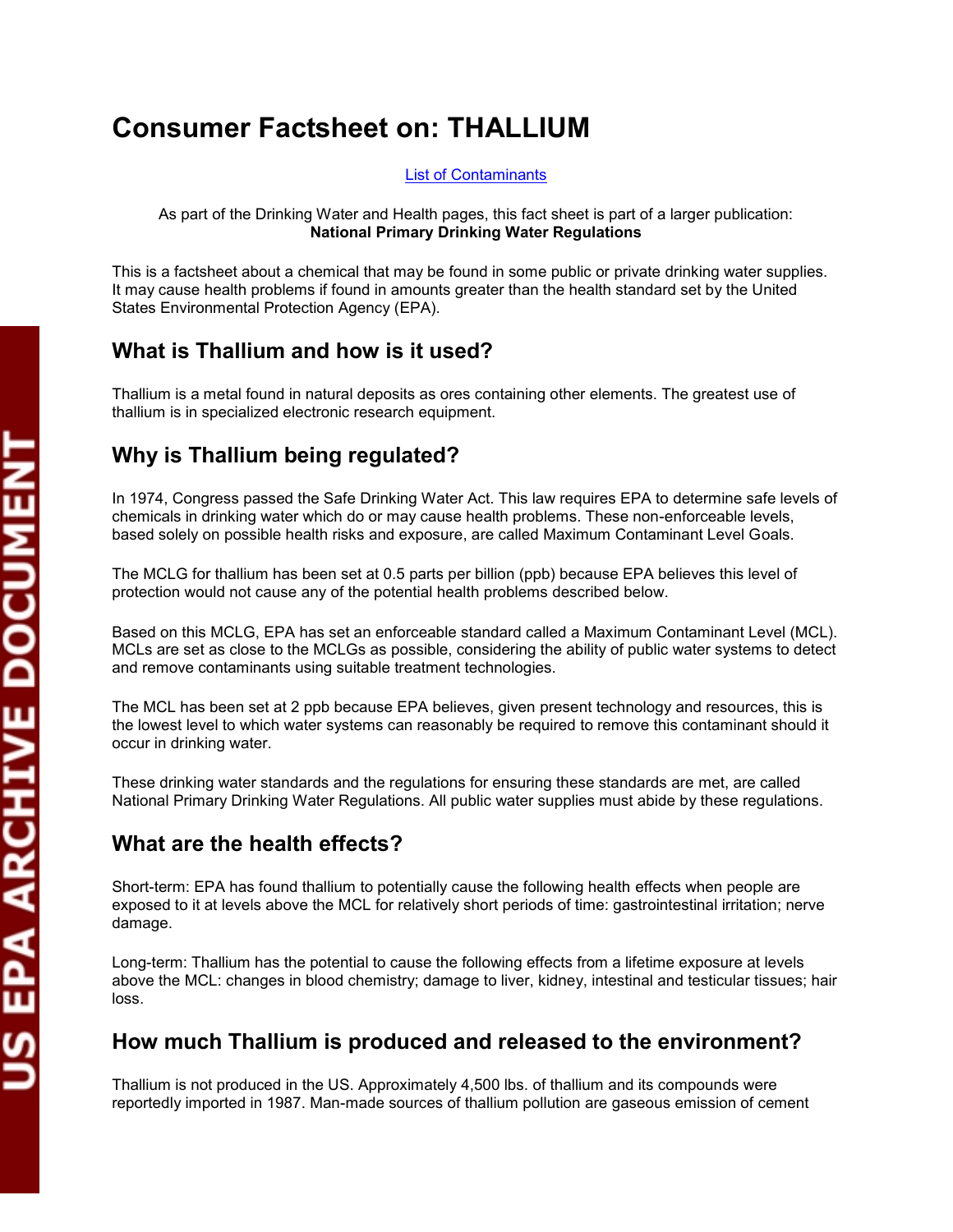factories, coal burning power plants, and metal sewers. The leaching of thallium from ore processing operations is the major source of elevated thallium concentrations in water. Thallium is a trace metal associated with copper, gold, zinc, and cadmium.

### **What happens to Thallium when it is released to the environment?**

 Thallium does not long persist if released to water, but does have a strong tendency to accumulate in aquatic life. If released to land, it may bind to alkaline soils, but may otherwise migrate to ground water.

#### **How will Thallium be detected in and removed from my drinking water?**

 The regulation for thallium became effective in 1994. Between 1993 and 1995, EPA required your water supplier to collect water samples once and analyze them to find out if thallium is present above 2 ppb. If it is present above this level, the system must continue to monitor this contaminant every 3 months.

If contaminant levels are found to be consistently above the MCL, your water supplier must take steps to reduce the amount of thallium so that it is consistently below that level. The following treatment methods have been approved by EPA for removing thallium: Activated alumina; Ion Exchange.

## **How will I know if Thallium is in my drinking water?**

 If the levels of thallium exceed the MCL, the system must notify the public via newspapers, radio, TV and other means. Additional actions, such as providing alternative drinking water supplies, may be required to prevent serious risks to public health.

 States Environmental Protection Agency (EPA). This is a factsheet about a chemical that may be found in some public or private drinking water supplies. It may cause health problems if found in amounts greater than the health standard set by the United

#### **Drinking Water Standards:**

MCLG: 0.5 ppb

MCL: 2 ppb

# **Thallium Releases to Water and Land, 1987 to 1993 (in pounds):**

|               | Water | Land  |
|---------------|-------|-------|
| <b>TOTALS</b> | 2,606 | 2,770 |

|               | <b>Top Five States</b> |       |  |  |
|---------------|------------------------|-------|--|--|
| ТX            | 6                      | 2,020 |  |  |
| OH            | 1,500                  | 0     |  |  |
| <b>MN</b>     | 1,100                  | 0     |  |  |
| <sub>CO</sub> | 0                      | 500   |  |  |